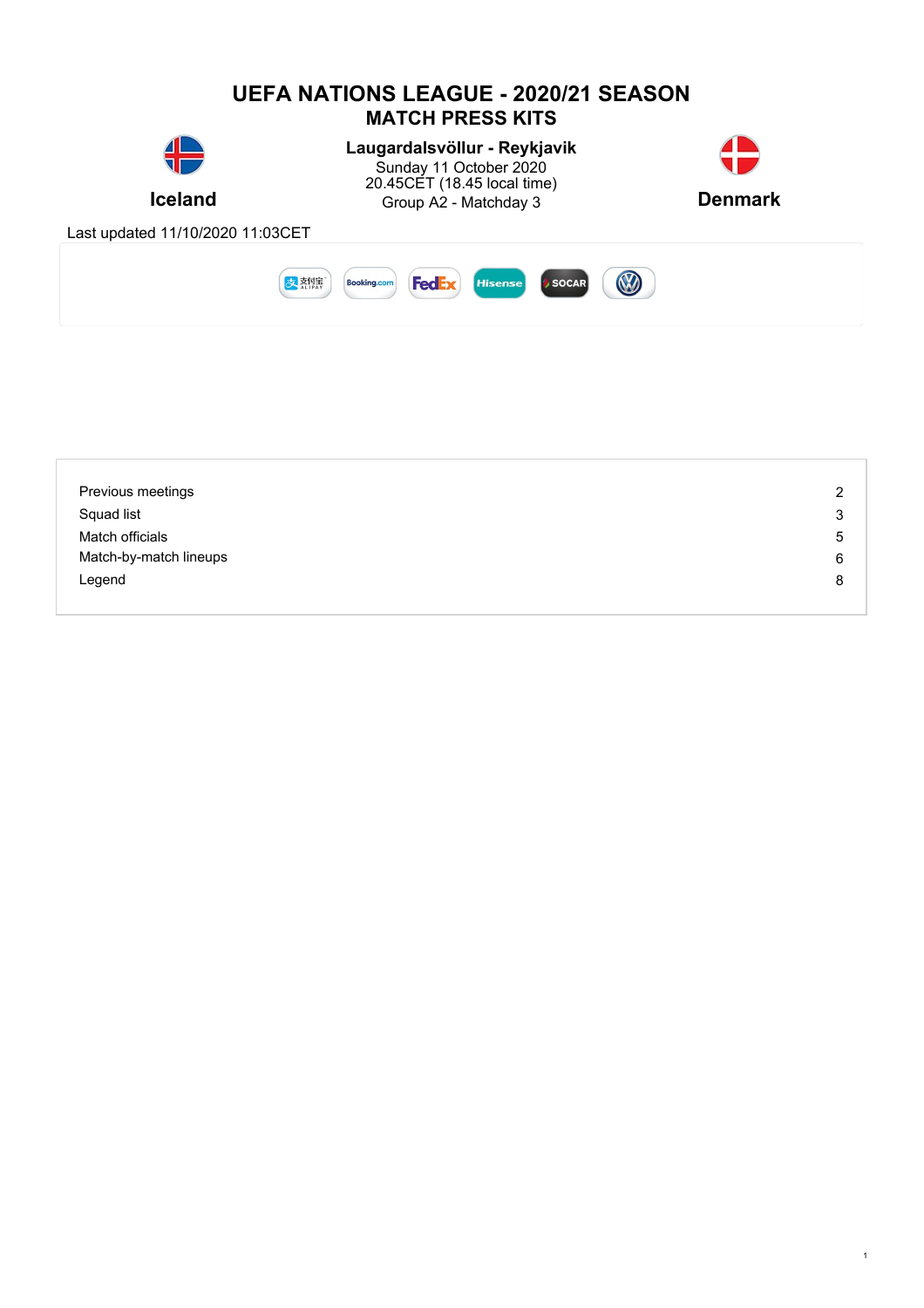# **Previous meetings**

# **Head to Head**

## **UEFA EURO 2012**

| <b>Date</b>            | <b>Stage</b><br>reached | <b>Match</b>                         | <b>Result</b> | Venue      | <b>Goalscorers</b>       |
|------------------------|-------------------------|--------------------------------------|---------------|------------|--------------------------|
|                        |                         | 04/06/2011 QR (GS) Iceland - Denmark | $0 - 2$       | Reykjavik  | Schöne 60, Eriksen<br>75 |
| $ 07/09/2010 $ QR (GS) |                         | Denmark - Iceland                    | $1 - \Omega$  | Copenhagen | Kahlenberg 90+1          |

### **UEFA EURO 2008**

| <b>Date</b> | <b>Stage</b> | reached Match                                 | <b>Result</b> | <b>Venue</b> | <b>Goalscorers</b>                            |
|-------------|--------------|-----------------------------------------------|---------------|--------------|-----------------------------------------------|
|             |              | $21/11/2007$ QR (GS) <b>Denmark</b> - Iceland | $3 - 0$       | Copenhagen   | Bendtner 34,<br>Tomasson 44,<br>Kahlenberg 59 |
|             |              | 06/09/2006 QR (GS) Iceland - Denmark          | $0 - 2$       | Reykjavik    | Rommedahl 5,<br>Tomasson 33                   |

### **FIFA World Cup**

| <b>Date</b> | <b>Stage</b><br>reached | <b>Match</b>              | <b>Result</b> | Venue      | <b>Goalscorers</b>                                              |
|-------------|-------------------------|---------------------------|---------------|------------|-----------------------------------------------------------------|
| 06/10/2001  | QR (GS)                 | Denmark - Iceland         | $6-0$         | Copenhagen | Rommedahl 12, Sand<br>14, 66, Gravesen 31,<br>35, Michaelsen 90 |
| 02/09/2000  |                         | QR (GS) Iceland - Denmark | 1-2           | Reykjavik  | Sverrisson 12;<br>Tomasson 26,<br>Bisgaard 49                   |

|              | Qualifying |      | <b>Final</b><br><b>Total</b><br>tournament                                                                                          |  |  |  |  |  |
|--------------|------------|------|-------------------------------------------------------------------------------------------------------------------------------------|--|--|--|--|--|
|              | Home       | Away |                                                                                                                                     |  |  |  |  |  |
|              |            |      | PId W D L PId W D L PId W D L PId W D L PId W D L GF GA                                                                             |  |  |  |  |  |
| <b>Total</b> |            |      |                                                                                                                                     |  |  |  |  |  |
| Iceland      |            |      | $3 \mid 0 \mid 0 \mid 3 \mid 3 \mid 0 \mid 0 \mid 3 \mid - \mid - \mid - \mid - \mid 20 \mid 0 \mid 3 \mid 17 \mid 11 \mid 65 \mid$ |  |  |  |  |  |
| Denmark      |            |      | $3 \mid 3 \mid 0 \mid 0 \mid 3 \mid 3 \mid 0 \mid 0 \mid - \mid - \mid - \mid - \mid 20 \mid 17 \mid 3 \mid 0 \mid 65 \mid 11 \mid$ |  |  |  |  |  |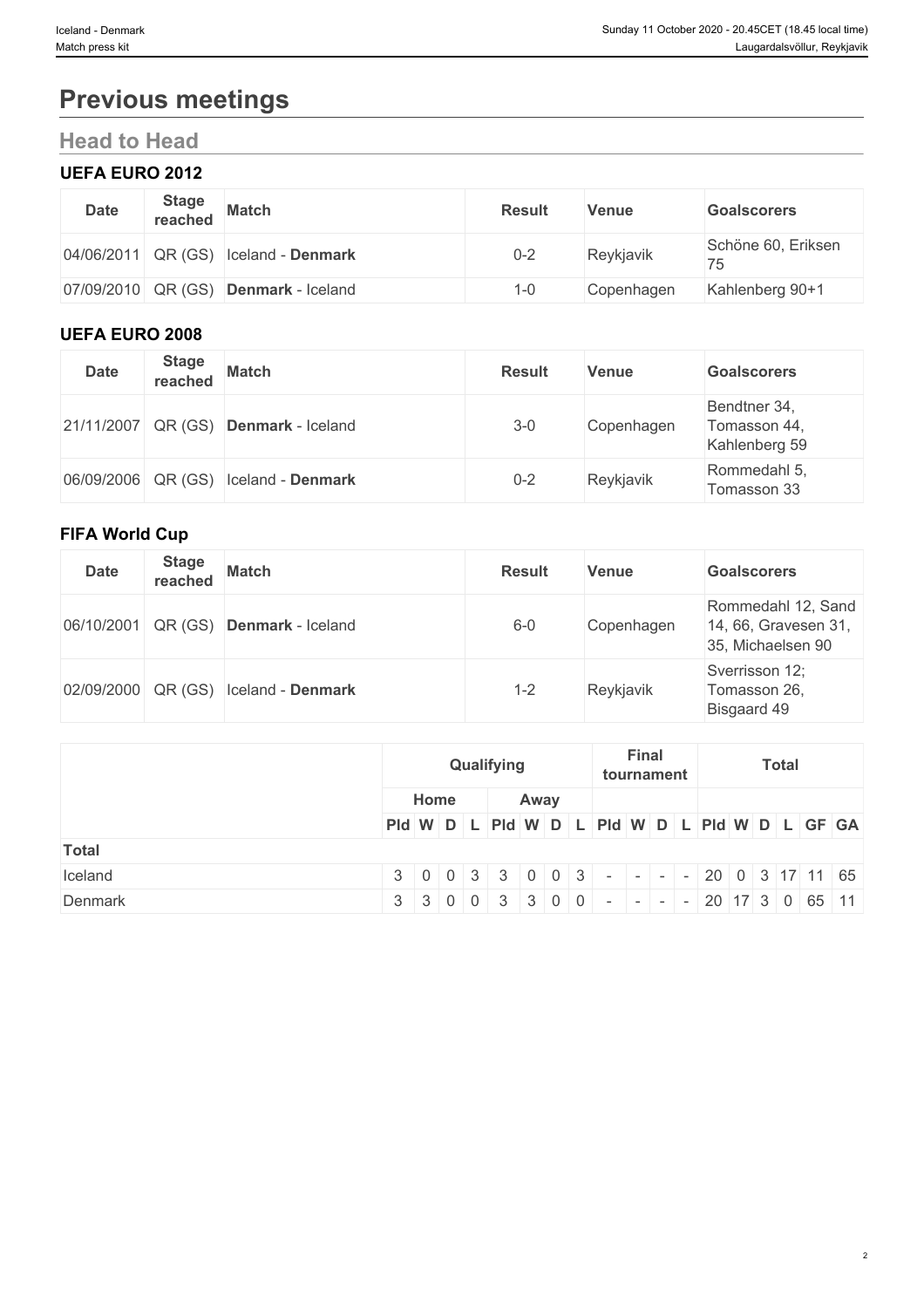# **Squad list**

### **Iceland**

|       |                           |               |     |                       |                          | League phase        |                     |  |
|-------|---------------------------|---------------|-----|-----------------------|--------------------------|---------------------|---------------------|--|
|       | No. Player                | <b>DoB</b>    | Age | Club                  | D                        | <b>Pld Gls</b>      |                     |  |
|       | <b>Goalkeepers</b>        |               |     |                       |                          |                     |                     |  |
|       | 1 Hannes Halldórsson      | 27/04/1984 36 |     | Valur                 |                          | $\mathbf{1}$        | $\mathbf 0$         |  |
|       | 12 Ögmundur Kristinsson   | 19/06/1989 31 |     | Olympiacos            | $\bar{\phantom{a}}$      | $\mathbf{1}$        | $\mathbf 0$         |  |
|       | 13 Rúnar Rúnarsson        | 18/02/1995 25 |     | Arsenal               | $\overline{\phantom{a}}$ | $\mathsf{O}\xspace$ | $\overline{0}$      |  |
|       | <b>Defenders</b>          |               |     |                       |                          |                     |                     |  |
|       | 2 Birkir Sævarsson        | 11/11/1984 35 |     | Valur                 | $\omega$                 | $\mathsf{O}$        | $\,0\,$             |  |
| 3     | Hólmar Eyjólfsson         | 06/08/1990 30 |     | Rosenborg             | $\overline{\phantom{a}}$ | $\mathbf{1}$        | $\overline{0}$      |  |
| 4     | Victor Pálsson            | 30/04/1991 29 |     | Darmstadt             | $\equiv$                 | $\overline{2}$      | $\mathbf 0$         |  |
| 5     | Sverrir Ingason           | 05/08/1993 27 |     | <b>PAOK</b>           | $\equiv$                 | $\mathbf{1}$        | $\overline{0}$      |  |
| 6     | Ragnar Sigurdsson         | 19/06/1986 34 |     | Copenhagen            | $\overline{\phantom{a}}$ | $\mathbf 0$         | $\overline{0}$      |  |
|       | 14 Hjörtur Hermannsson    | 08/02/1995 25 |     | <b>Brøndby</b>        | $\star$                  | $\overline{2}$      | $\overline{0}$      |  |
|       | 18 Hördur Magnússon       | 11/02/1993 27 |     | <b>CSKA</b><br>Moskva |                          | $\mathbf{1}$        | $\overline{0}$      |  |
|       | 23 Ari Skúlason           | 14/05/1987 33 |     | Oostende              |                          | 1                   | $\mathbf 0$         |  |
|       | <b>Midfielders</b>        |               |     |                       |                          |                     |                     |  |
|       | 8 Birkir Bjarnason        | 27/05/1988 32 |     | <b>Brescia</b>        | $\omega$                 | $\overline{2}$      | $\,0\,$             |  |
|       | 10 Gylfi Sigurdsson       | 08/09/1989 31 |     | Everton               | $\omega$                 | $\mathsf{O}\xspace$ | $\mathbf 0$         |  |
|       | 15 Mikael Anderson        | 01/07/1998 22 |     | Midtjylland           | $\equiv$                 | $\mathbf{1}$        | $\overline{0}$      |  |
|       | 16 Rúnar Már Sigurjónsson | 18/06/1990 30 |     | Astana                | $\overline{\phantom{a}}$ | $\mathbf 0$         | $\overline{0}$      |  |
|       | 17 Aron Gunnarsson        | 22/04/1989 31 |     | Al-Arabi              | $\overline{a}$           | $\mathsf 0$         | $\mathbf 0$         |  |
|       | 20 Albert Guðmundsson     | 15/06/1997 23 |     | AZ Alkmaar            | $\bar{a}$                | $\overline{2}$      | $\mathbf 0$         |  |
|       | 21 Arnór Ingvi Traustason | 30/04/1993 27 |     | Malmö                 |                          | $\mathbf{1}$        | $\mathbf 0$         |  |
|       | <b>Forwards</b>           |               |     |                       |                          |                     |                     |  |
|       | 7 Johann Gudmundsson      | 27/10/1990 29 |     | <b>Burnley</b>        | $\overline{\phantom{a}}$ | $\mathsf{O}\xspace$ | $\mathbf 0$         |  |
| 9     | Kolbeinn Sigthórsson      | 14/03/1990 30 |     | AIK                   | $\equiv$                 | $\mathsf{O}\xspace$ | $\mathbf 0$         |  |
|       | 11 Alfred Finnbogason     | 01/02/1989 31 |     | Augsburg              | $\equiv$                 | 0                   | $\overline{0}$      |  |
|       | 19 Vidar Kjartansson      | 11/03/1990 30 |     | Vålerenga             | $\overline{\phantom{a}}$ | $\mathsf{O}\xspace$ | $\mathbf 0$         |  |
|       | 22 Jón Dadi Bödvarsson    | 25/05/1992 28 |     | Millwall              | $\bar{a}$                | $\overline{2}$      | $\mathsf{O}\xspace$ |  |
| Coach |                           |               |     |                       |                          |                     |                     |  |
|       | Erik Hamrén               | 27/06/1957 63 |     |                       |                          | $\overline{2}$      | $\mathbf 0$         |  |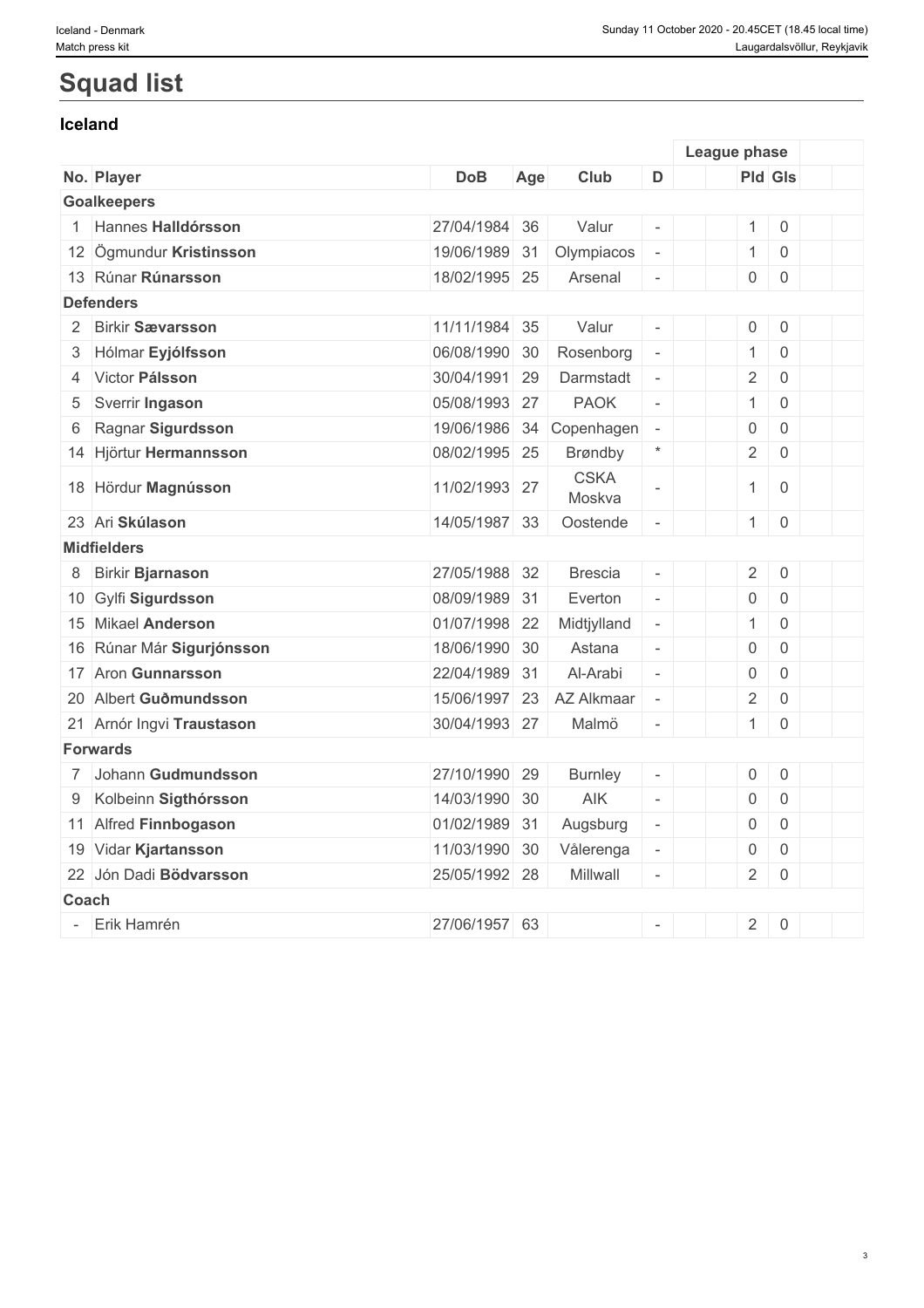#### **Denmark**

|       |                          |               |     |                  |                          | League phase        |                     |  |
|-------|--------------------------|---------------|-----|------------------|--------------------------|---------------------|---------------------|--|
|       | No. Player               | <b>DoB</b>    | Age | Club             | D                        | <b>Pld Gls</b>      |                     |  |
|       | <b>Goalkeepers</b>       |               |     |                  |                          |                     |                     |  |
|       | Kasper Schmeichel        | 05/11/1986 33 |     | Leicester        | $\overline{\phantom{a}}$ | $\overline{2}$      | $\mathsf{O}\xspace$ |  |
|       | 16 Jonas Lössl           | 01/02/1989 31 |     | Everton          | $\frac{1}{2}$            | 0                   | $\mathsf 0$         |  |
|       | 22 Jesper Hansen         | 31/03/1985 35 |     | Midtjylland      | $\overline{\phantom{a}}$ | $\mathsf{O}\xspace$ | $\mathbf 0$         |  |
|       | <b>Defenders</b>         |               |     |                  |                          |                     |                     |  |
|       | 3 Jannik Vestergaard     | 03/08/1992 28 |     | Southampton      | $\sim$                   | $\mathsf{O}\xspace$ | $\mathbf 0$         |  |
|       | 4 Simon Kjær             | 26/03/1989 31 |     | Milan            | $\equiv$                 | $\overline{2}$      | $\mathsf{O}\xspace$ |  |
| 5     | Joakim Mæhle             | 20/05/1997 23 |     | Genk             | $\equiv$                 | $\mathbf{1}$        | $\mathbf 0$         |  |
|       | 6 Andreas Christensen    | 10/04/1996 24 |     | Chelsea          | $\equiv$                 | $\overline{2}$      | $\mathsf{O}\xspace$ |  |
|       | 13 Mathias Jørgensen     | 23/04/1990 30 |     | Copenhagen       | $\overline{\phantom{a}}$ | $\sqrt{2}$          | $\mathsf{O}\xspace$ |  |
|       | 14 Henrik Dalsgaard      | 27/07/1989 31 |     | <b>Brentford</b> | $\overline{\phantom{a}}$ | $\mathsf{O}\xspace$ | $\mathbf 0$         |  |
|       | <b>Midfielders</b>       |               |     |                  |                          |                     |                     |  |
|       | 2 Philip Billing         | 11/06/1996    | 24  | Bournemouth      | $\sim$                   | $\mathsf{O}\xspace$ | $\mathbf 0$         |  |
|       | 7 Robert Skov            | 20/05/1996 24 |     | Hoffenheim       | $\star$                  | $\overline{2}$      | $\mathsf{O}\xspace$ |  |
|       | 8 Thomas Delaney         | 03/09/1991 29 |     | Dortmund         | $\bar{\phantom{a}}$      | $\overline{2}$      | $\mathbf 0$         |  |
|       | 10 Christian Eriksen     | 14/02/1992 28 |     | Internazionale   | $\sim$                   | $\overline{2}$      | $\mathsf{O}\xspace$ |  |
|       | 11 Pione Sisto           | 04/02/1995 25 |     | Midtjylland      | $\overline{\phantom{a}}$ | $\mathsf{O}\xspace$ | $\mathsf{O}$        |  |
|       | 18 Daniel Wass           | 31/05/1989 31 |     | Valencia         | $\equiv$                 | $\sqrt{2}$          | $\mathsf{O}\xspace$ |  |
|       | 21 Mathias Jensen        | 01/01/1996 24 |     | <b>Brentford</b> | $\frac{1}{2}$            | $\mathsf{O}\xspace$ | $\mathsf{O}$        |  |
|       | 23 Pierre-Emile Højbjerg | 05/08/1995 25 |     | Tottenham        | $\star$                  | $\overline{2}$      | $\mathsf{O}$        |  |
|       | <b>Forwards</b>          |               |     |                  |                          |                     |                     |  |
|       | 9 Martin Braithwaite     | 05/06/1991 29 |     | Barcelona        | $\star$                  | $\overline{2}$      | $\mathbf 0$         |  |
|       | 12 Kasper Dolberg        | 06/10/1997 23 |     | <b>Nice</b>      | $\overline{\phantom{a}}$ | $\overline{2}$      | $\mathbf 0$         |  |
|       | 15 Christian Gytkjær     | 06/05/1990 30 |     | Monza            | $\mathcal{L}^{\pm}$      | $\mathsf{O}\xspace$ | $\mathsf{O}$        |  |
|       | 17 Jonas Wind            | 07/02/1999    | 21  | Copenhagen       | $\overline{\phantom{a}}$ | $\mathsf{O}\xspace$ | $\mathsf{O}\xspace$ |  |
|       | 19 Andreas Olsen         | 29/12/1999 20 |     | Bologna          | $\overline{\phantom{a}}$ | $\mathsf{O}\xspace$ | $\mathsf{O}\xspace$ |  |
|       | 20 Yussuf Poulsen        | 15/06/1994 26 |     | Leipzig          | $\overline{\phantom{a}}$ | $\overline{2}$      | $\mathbf 0$         |  |
| Coach |                          |               |     |                  |                          |                     |                     |  |
|       | Kasper Hjulmand          | 09/04/1972 48 |     |                  | $\overline{\phantom{a}}$ | $\overline{2}$      | $\mathsf{O}$        |  |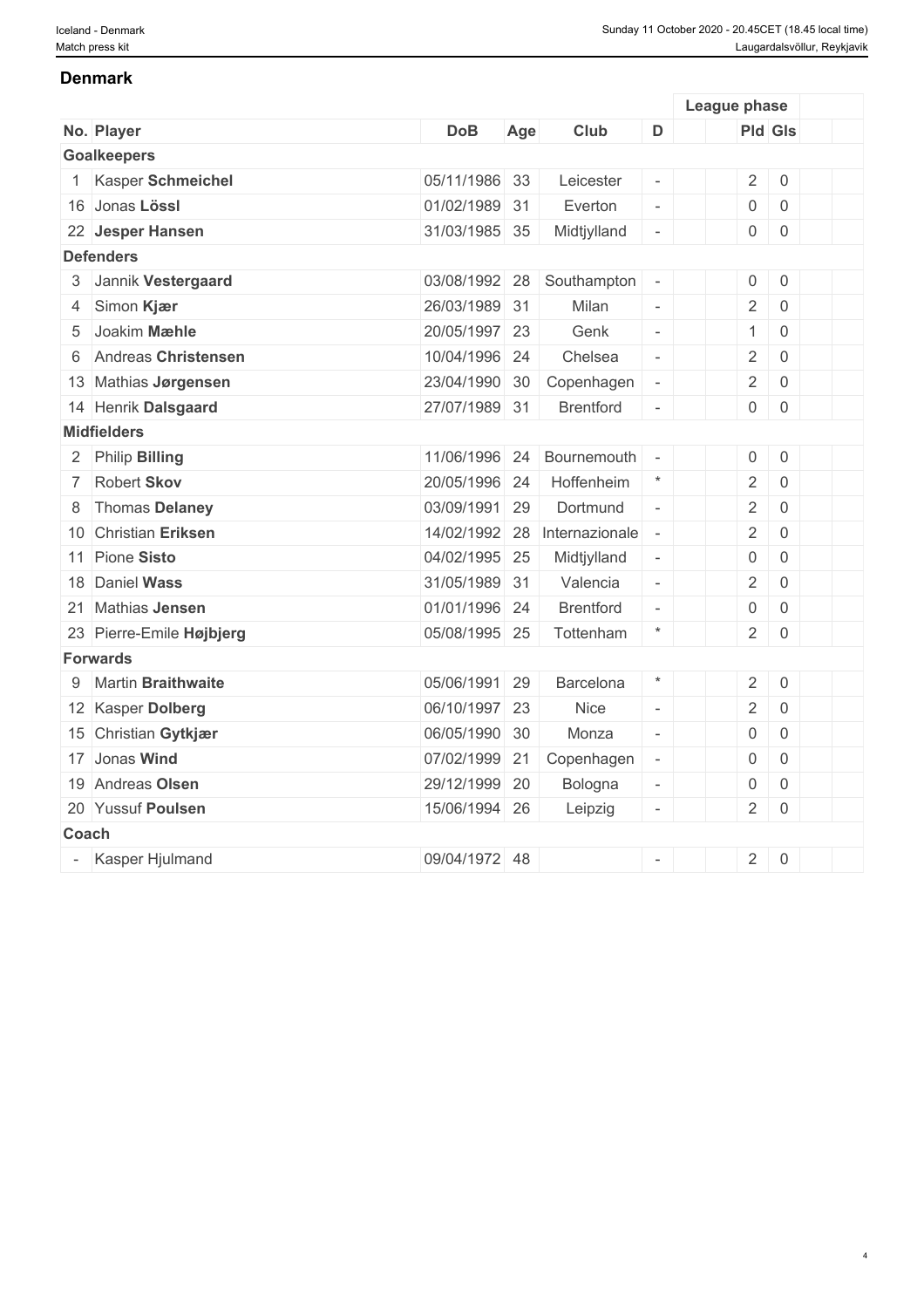# **Match officials**

| <b>Referee</b>               | Bojan Pandžić (SWE)                            |  |
|------------------------------|------------------------------------------------|--|
| <b>Assistant referees</b>    | Daniel Gustavsson (SWE), Peter Magnusson (SWE) |  |
| <b>Fourth official</b>       | Adam Ladebäck (SWE)                            |  |
| <b>UEFA Delegate</b>         | Philippe Prudhon (FRA)                         |  |
| <b>UEFA Referee observer</b> | Costas Kapitanis (CYP)                         |  |
|                              |                                                |  |

## **Referee**

| Name                    | of birth<br>Date | matches     |
|-------------------------|------------------|-------------|
| Pandžić<br><b>Bojan</b> | 13/03/1982       | $\sim$<br>ິ |

## **UEFA Nations League matches between the two teams**

No such matches refereed

## **Other matches involving teams from either of the two countries involved in this match**

| <b>Date</b> | <b>Competition</b> | <b>Stage</b><br>reached | <b>Home Away</b>   | <b>Result</b> | Venue   |
|-------------|--------------------|-------------------------|--------------------|---------------|---------|
| 15/10/2019  | FRIE.              | D.                      | Denmark Luxembourg |               | Aalborg |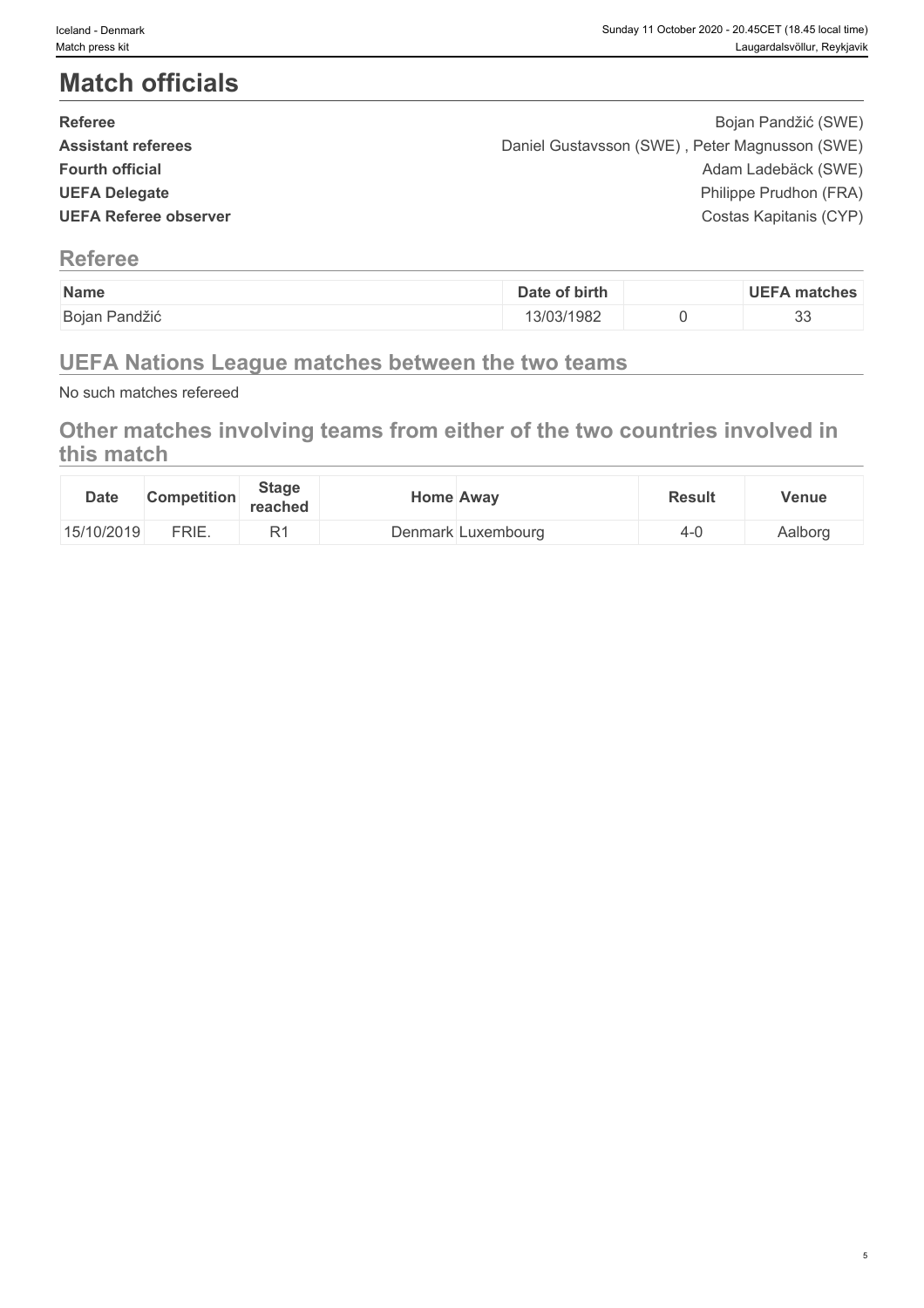# **Match-by-match lineups**

## **Iceland**

### **UEFA Nations League - Group stage – final tournament**

#### **Group A2**

| Team           | Pid W D L GF GA Pts |                           |  |  |  |
|----------------|---------------------|---------------------------|--|--|--|
| Belgium        |                     | 2200716                   |  |  |  |
| England        |                     | 2   1   1   0   1   0   4 |  |  |  |
| <b>Denmark</b> |                     | 2 0 1 1 0 2 1             |  |  |  |
| Iceland        |                     | 2 0 0 2 1 6 0             |  |  |  |

#### **Matchday 1** (05/09/2020)

#### **Iceland 0-1 England**

**Goals:** 0-1 Sterling 90+1 (P)

**Iceland:** Halldórsson, Hermannsson, Pálsson, Ingason, B. Bjarnason, Guðmundsson, Árnason, Þorsteinsson (66 Sigurdsson), H. Magnússon, Traustason (76 Hallfredsson), Bödvarsson (91 H. Fridjónsson)

#### **Matchday 2** (08/09/2020)

#### **Belgium 5-1 Iceland**

**Goals:** 0-1 H. Fridjónsson 10, 1-1 Witsel 13, 2-1 Batshuayi 17, 3-1 Mertens 50, 4-1 Batshuayi 69, 5-1 Doku 79 **Iceland:** Kristinsson, Hermannsson, Fjóluson, Pálsson, Eyjólfsson , B. Bjarnason, Sigurdsson (72 Anderson), Guðmundsson, H. Fridjónsson (70 Bödvarsson), Baldursson (54 Hallfredsson), A. Skúlason

#### **Matchday 3** (11/10/2020)

Iceland-Denmark

**Matchday 4** (14/10/2020)

Iceland-Belgium

**Matchday 5** (15/11/2020)

Denmark-Iceland

**Matchday 6** (18/11/2020)

England-Iceland

## **Denmark**

#### **UEFA Nations League - Group stage – final tournament**

#### **Matchday 1** (05/09/2020)

**Denmark 0-2 Belgium Goals:** 0-1 Denayer 9, 0-2 Mertens 76 **Denmark:** Schmeichel, Kjær, A. Christensen, Skov, Delaney, Braithwaite (72 Mæhle), Eriksen, Dolberg (83 Cornelius), Wass (83 M. Jørgensen), Y. Poulsen, Højbjerg

#### **Matchday 2** (08/09/2020)

**Denmark 0-0 England Denmark:** Schmeichel, A. Christensen, Skov, Delaney, Braithwaite (82 Kjær), Eriksen, Dolberg (76 Falk), M. Jørgensen, Nørgaard (73 Højbjerg), Wass, Y. Poulsen

**Matchday 3** (11/10/2020)

Iceland-Denmark

**Matchday 4** (14/10/2020) England-Denmark

**Matchday 5** (15/11/2020) Denmark-Iceland

**Matchday 6** (18/11/2020) Belgium-Denmark

6